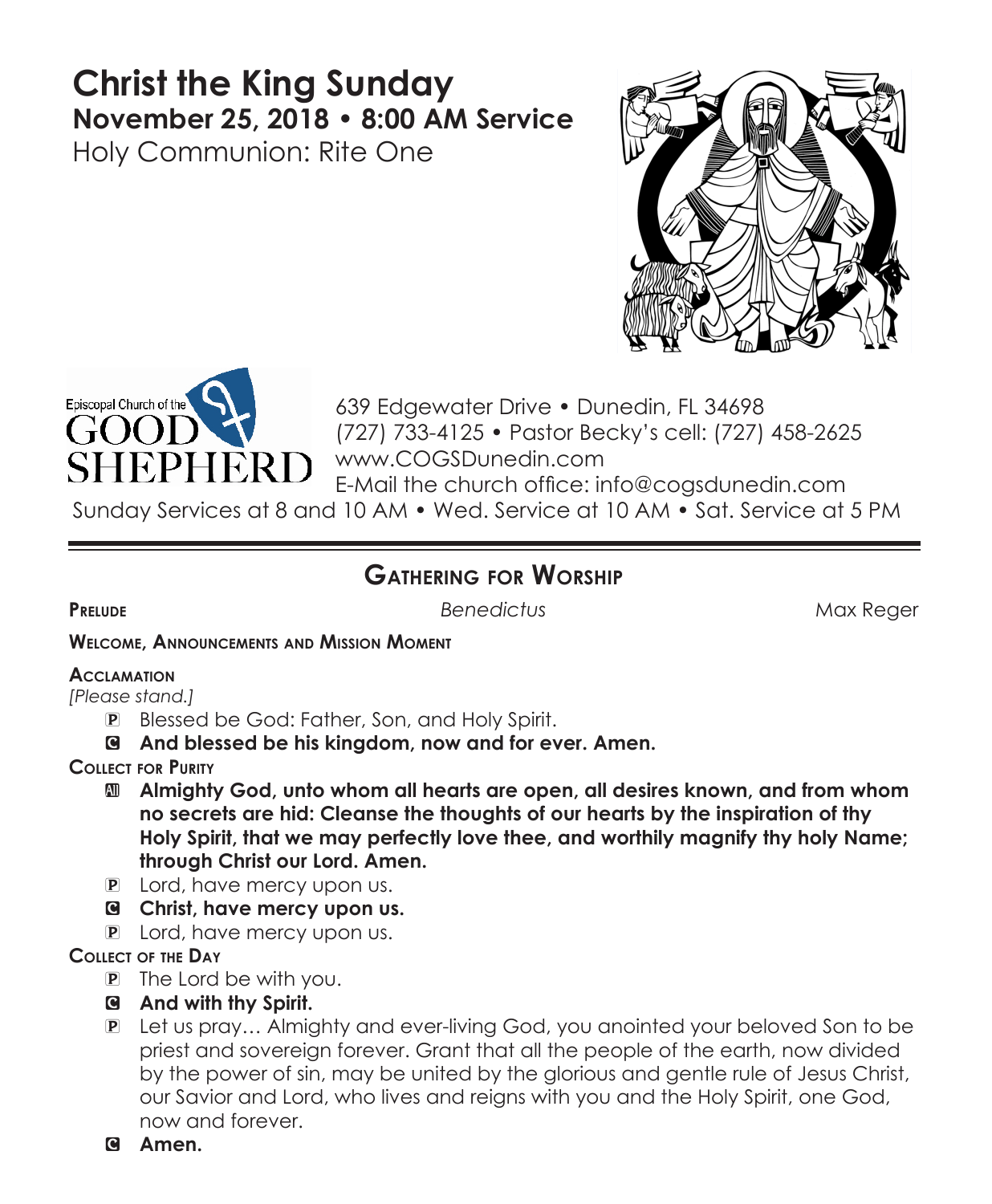# **WORD OF GOD**

**The Readings:** Daniel 7:9–10, 13–14 • Psalm 93 • Revelation 1:4b–8 • John 18:33–37

*[Please be seated.]*

The First Reading

L *The First Reading is taken from Daniel, chapter 7…*

 As I was watching, thrones were raised up. The ancient one took his seat. His clothes were white like snow; his hair was like a lamb's wool. His throne was made of flame; its wheels were blazing fire.

A river of fire flowed out from his presence; thousands upon thousands served him; ten thousand times ten thousand stood ready to serve him! The court sat in session; the scrolls were opened.

 As I continued to watch this night vision of mine, I suddenly saw one like a human being coming with the heavenly clouds. He came to the ancient one and was presented before him. Rule, glory, and kingship were given to him; all peoples, nations, and languages will serve him. His rule is an everlasting one— it will never pass away!— his kingship is indestructible.

- L The Word of the Lord.
- C **Thanks be to God.**

The Psalm: [*read responsively*, La Lector/<sup>8</sup> Congregation]

- L *We will read responsively from Psalm 93…*
- L The Lord is King; he has put on splendid apparel; the Lord has put on his apparel and girded himself with strength.
- C **He has made the whole world so sure that it cannot be moved;**
- L Ever since the world began, your throne has been established; you are from everlasting.
- C **The waters have lifted up, O Lord, the waters have lifted up their voice; the waters have lifted up their pounding waves.**
- L Mightier than the sound of many waters, mightier than the breakers of the sea, mightier is the Lord who dwells on high.
- C **Your testimonies are very sure, and holiness adorns your house, O Lord, for ever and for evermore.**

The Second Reading:

L *The Second Reading is taken from Revelation, chapter 1…*

 Grace and peace to you from the one who is and was and is coming, and from the seven spirits that are before God's throne, and from Jesus Christ—the faithful witness, the firstborn from among the dead, and the ruler of the kings of the earth.

 To the one who loves us and freed us from our sins by his blood, who made us a kingdom, priests to his God and Father—to him be glory and power forever and always. Amen.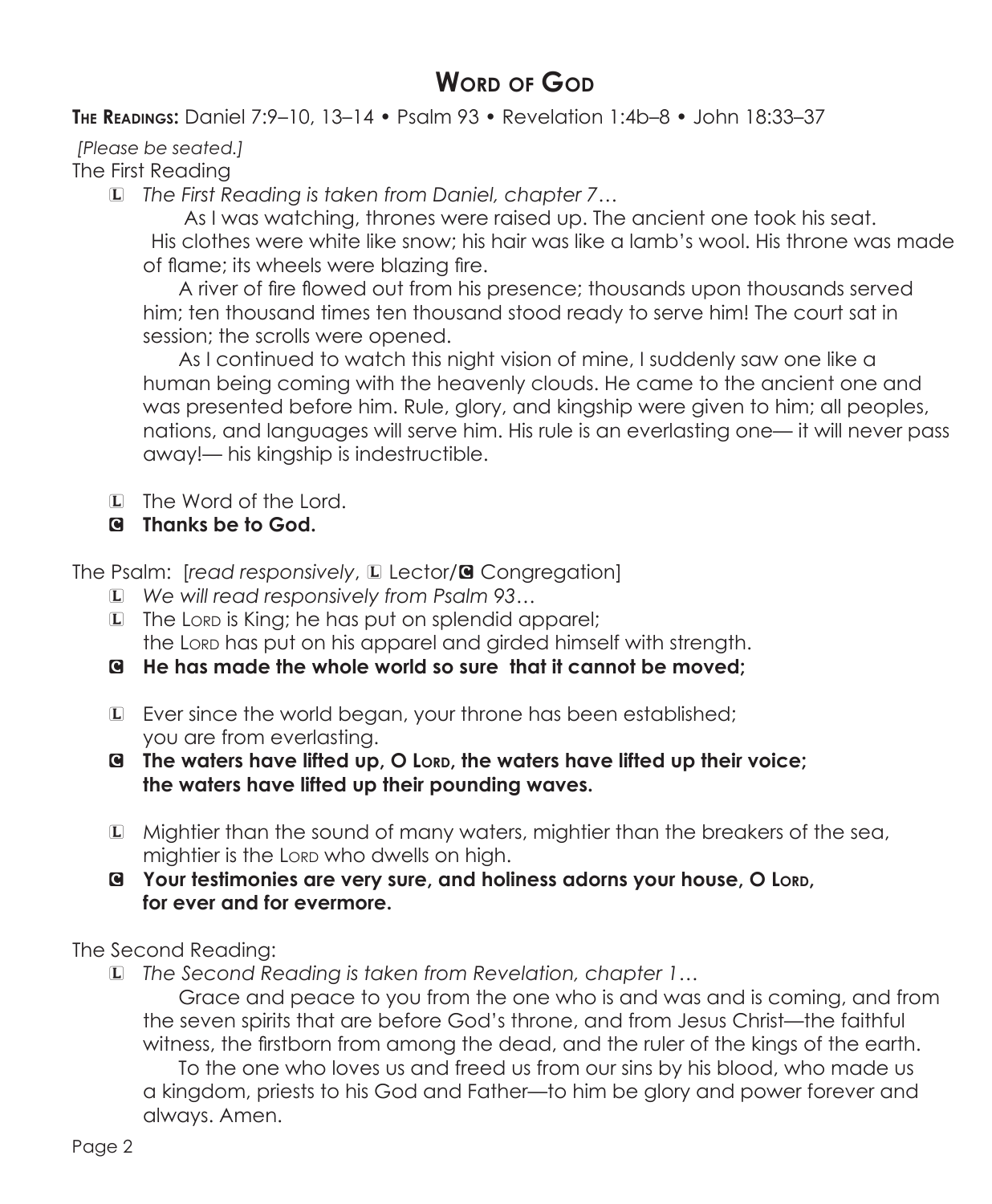Look, he is coming with the clouds! Every eye will see him, including those who pierced him, and all the tribes of the earth will mourn because of him. This is so. Amen. "I am the Alpha and the Omega," says the Lord God, "the one who is and was and is coming, the Almighty."

L The Word of the Lord.

#### C **Thanks be to God.**

The Gospel:

*[Please stand.]*

- D The Holy Gospel of our Lord Jesus Christ according to John.
- C **Glory be to thee, O Lord.**
- D Pilate went back into the palace. He summoned Jesus and asked, "Are you the king of the Jews?"

 Jesus answered, "Do you say this on your own or have others spoken to you about me?"

 Pilate responded, "I'm not a Jew, am I? Your nation and its chief priests handed you over to me. What have you done?"

 Jesus replied, "My kingdom doesn't originate from this world. If it did, my guards would fight so that I wouldn't have been arrested by the Jewish leaders. My kingdom isn't from here."

"So you are a king?" Pilate said.

 Jesus answered, "You say that I am a king. I was born and came into the world for this reason: to testify to the truth. Whoever accepts the truth listens to my voice."

- D The Gospel of the Lord.
- C **Praise be to thee, O Christ.**

**SERMON Cindy Roehl** 

### **Nicene Creed**

*[Please stand.]*

C **We believe in one God, the Father, the Almighty, maker of heaven and earth, of all that is, seen and unseen.** 

 **We believe in one Lord, Jesus Christ, the only Son of God, eternally begotten of the Father, God from God, Light from Light, true God from true God, begotten, not made, of one Being with the Father. Through him all things were made. For us and for our salvation he came down from heaven: by the power of the Holy Spirit he became incarnate from the Virgin Mary, and was made man. For our sake he was crucified under Pontius Pilate; he suffered death and was buried. On the third day he rose again in accordance with the Scriptures; he ascended into heaven and is seated at the right hand of the Father. He will come again in glory to judge the living and the dead, and his kingdom will have no end.**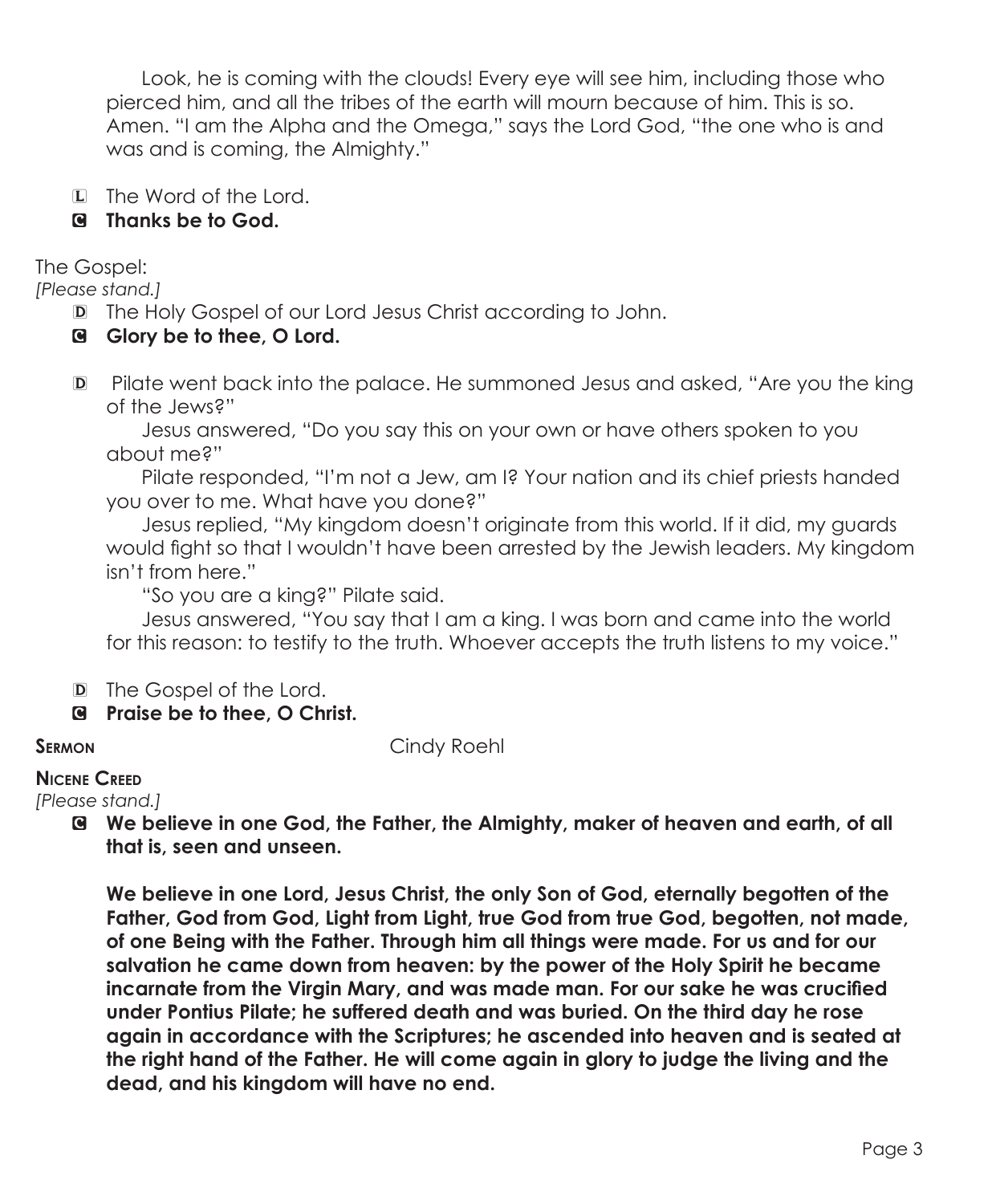**We believe in the Holy Spirit, the Lord, the giver of life, who proceeds from the Father and the Son. With the Father and the Son he is worshiped and glorified. He has spoken through the Prophets. We believe in one holy catholic and apostolic Church. We acknowledge one baptism for the forgiveness of sins. We look for the resurrection of the dead, and the life of the world to come. Amen.**

#### **Prayers of the People**

*[Sit, stand, or kneel, as you prefer.]*

- D Let us pray for the whole state of Christ's Church and the world.
- L Almighty and everliving God, who in thy holy Word hast taught us to make prayers, and supplications, and to give thanks for all humanity: Receive these our prayers which we offer unto thy divine Majesty, beseeching thee to inspire continually the Universal Church with the spirit of truth, unity, and concord; and grant that all those who do confess thy holy Name may agree in the truth of thy holy Word, and live in unity and godly love. King of kings,

#### C **Hear our prayer.**

L Give grace, O heavenly Father, to all bishops, especially to Michael, our Presiding Bishop; Dabney, our Bishop; Barry and Michael, our Assisting Bishops; Becky, our Rector; Cindy, our Deacon; Ann, our Priest Associate; to our companion diocese of the Dominican Republic; to the following churches in the Diocese of Southwest Florida: Church of the Redeemer, Sarasota; St. David's, Englewood; and St. Vincent's, St. Petersburg; to the Clearwater Deanery Collaboration Partners; and to all priests, deacons, and the laity in their ministry; that they may, both by their life and doctrine, set forth thy true and lively Word, and rightly and duly administer thy holy Sacraments. King of kings,

#### C **Hear our prayer.**

L And to all thy people give thy heavenly grace, and especially to this congregation here present; that, with meek heart and due reverence, they may hear and receive thy holy Word, truly serving thee in holiness and righteousness all the days of their life. King of kings,

#### C **Hear our prayer.**

L We beseech thee also so to rule the hearts of those who bear the authority of government in this and every land, especially President Trump, that they may be led to wise decisions and right actions for the welfare and peace of the world. We pray that all God's children, especially those in the Middle East, might live in the hope of the world peace for which we are created. King of kings,

#### C **Hear our prayer.**

- L And we most humbly beseech thee, of thy goodness, O Lord, to comfort and succor [*Add handwritten names from notebook*] and all those who, in this transitory life, are in trouble, sorrow, need, sickness, or any other adversity, especially those listed in the weekly news who have asked for our prayers. I now invite you to pray for others by name, aloud or in your hearts. [*Time is left for people to speak.*] We pray in faith. King of kings,
- C **Hear our prayer.**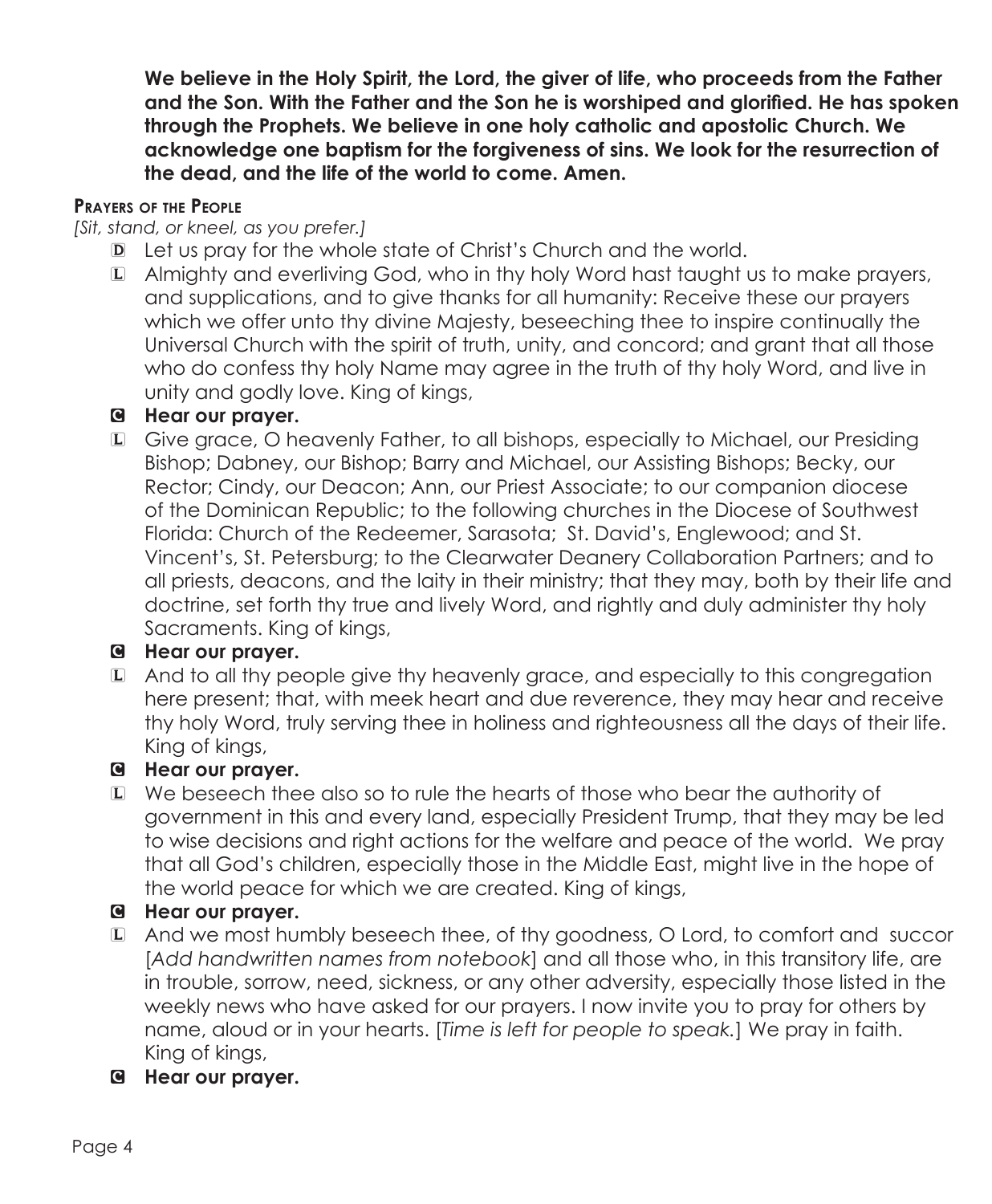L Open, O Lord, the eyes of all people to behold thy gracious hand in all thy works, that, rejoicing in thy whole creation, they may honor thee with their substance, and be faithful stewards of thy bounty. We give thanks for the flowers given to the glory of God by Ron Pylman in memory of his wife, Rochelle; and by the Wednesday Lunch Bunch in memory of Helen and Bob Mullan. We give thanks for all the blessings of this life, [*especially… read from notebook*]. King of kings,

#### C **Hear our prayer.**

L And we also bless thy holy Name for all thy servants departed this life in thy faith and fear, [*especially… add names from notebook*]. Please add names of those on your heart, silently or aloud. [*Time is left for people to speak.*] We beseech thee to grant them continual growth in thy love and service; and to grant us grace so to follow the good examples of all thy saints, that with them we may be partakers of thy heavenly kingdom. King of kings,

#### C **Hear our prayer.**

- L Grant these our prayers, O Father, for Jesus Christ's sake, our only Mediator and Advocate.
- C **Amen.**

#### **Confession and Forgiveness of Sin**

*[Please stand or kneel, as you choose.]*

- D Let us humbly confess our sins unto Almighty God. [*Silence is kept.*] Most merciful God,
- C **we confess that we have sinned against thee in thought, word, and deed, by what we have done, and by what we have left undone. We have not loved thee with our whole heart; we have not loved our neighbors as ourselves. We are truly sorry and we humbly repent. For the sake of thy Son Jesus Christ, have mercy on us and forgive us; that we may delight in thy will, and walk in thy ways, to the glory of thy Name. Amen.**
- P Almighty God, our heavenly Father, who of his great mercy hath promised forgiveness of sins to those who with hearty repentance and true faith turn unto him, have mercy upon you, pardon and deliver you from all your sins, confirm and strengthen you in all goodness, and bring you to everlasting life; through Jesus Christ our Lord.
- C **Amen.**

#### **Prayers and Blessings**

*[Please be seated.]*

#### **The Greeting of Peace**

*[Please stand.]*

- P The peace of the Lord be always with you.
- C **And also with you.** (*All may greet one another in the name of the Lord.*)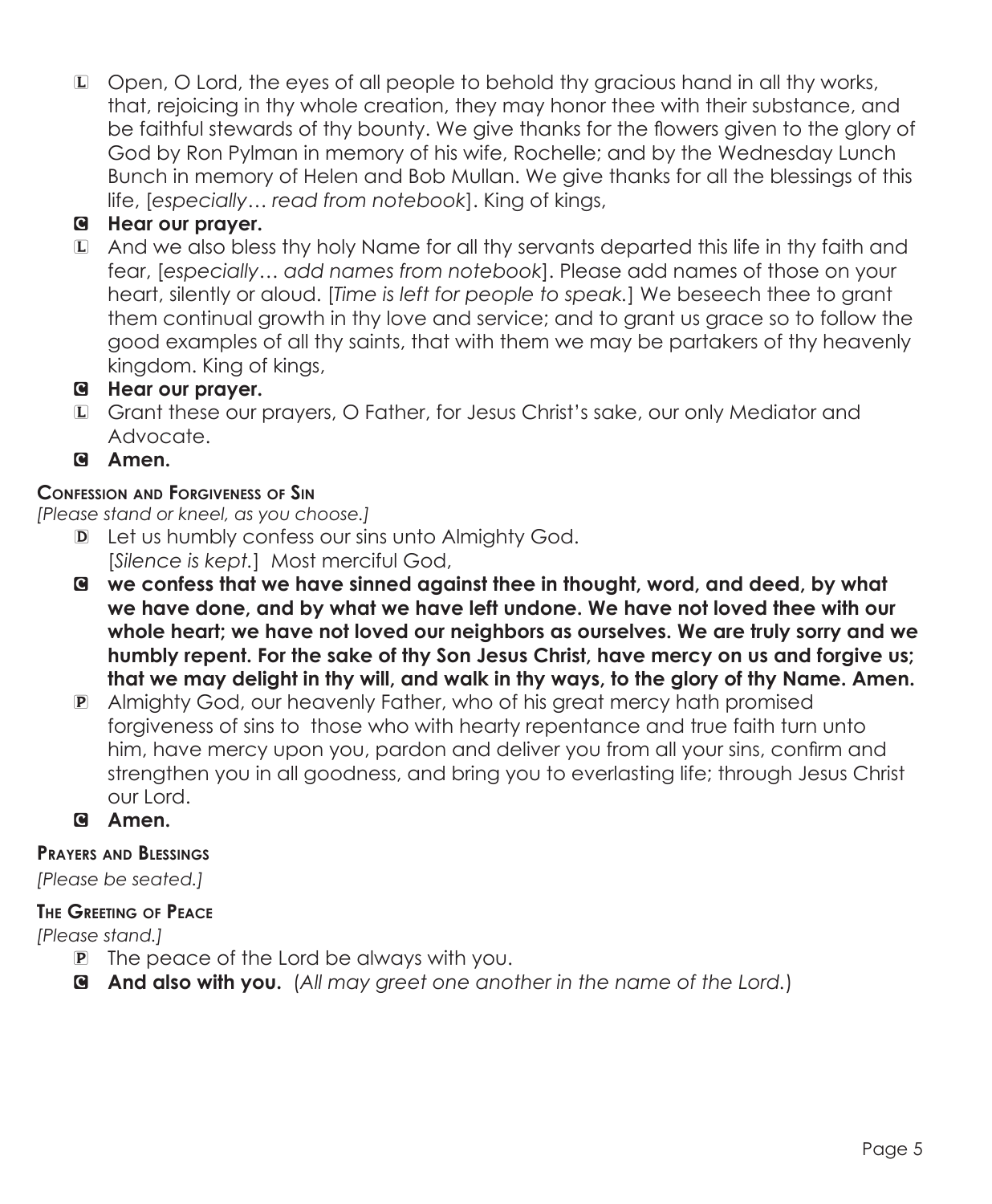# **The Holy Communion**

#### **Offertory Music**

#### **Offertory Sentence**

D Let us present our offerings to the Lord. Yours, Lord, is the greatness, the power, the glory, the splendour, and the majesty; for everything in heaven and on earth is yours. All things come from you, and of your own we give you.

*[Please be seated.]*

#### **Presentation of the Offerings**

*[Please stand when the deacon receives the offering.]*

D As we receive these gifts, we acknowledge:

#### C **All things come from thee, O Lord, and of thine own have we given thee.**

**The Great Thanksgiving:** Eucharistic Prayer II

- P The Lord be with you.
- C **And with thy spirit.**
- P Lift up your hearts.
- C **We lift them up unto the Lord.**
- P Let us give thanks unto our Lord God.
- C **It is meet and right so to do.**
- P It is very meet, right, and our bounden duty, that we should at all times, and in all places, give thanks unto thee, O Lord, holy Father, almighty, everlasting God. Who by water and the Holy Spirit hast made us a new people in Jesus Christ our Lord, to show forth thy glory in all the world. Therefore with Angels and Archangels, and with all the company of heaven, we laud and magnify thy glorious Name; evermore praising thee, and saying,
- C **Holy, holy, holy, Lord God of Hosts: Heaven and earth are full of thy glory. Glory be to thee, O Lord Most High. Blessed is he that cometh in the name of the Lord. Hosanna in the highest.**

*[Please kneel or stand, as you choose.]*

P All glory be to thee, O Lord our God, for that thou didst create heaven and earth, and didst make us in thine own image; and, of thy tender mercy, didst give thine only Son Jesus Christ to take our nature upon him, and to suffer death upon the cross for our redemption. He made there a full and perfect sacrifice for the whole world; and did institute, and in his holy Gospel command us to continue, a perpetual memory of that his precious death and sacrifice, until his coming again.

For in the night in which he was betrayed, he took bread; and when he had given thanks to thee, he broke it, and gave it to his disciples, saying, "Take, eat, this is my Body, which is given for you. Do this in remembrance of me."

Likewise, after supper, he took the cup; and when he had given thanks, he gave it to them, saying, "Drink this, all of you; for this is my Blood of the New Covenant, which is shed for you, and for many, for the remission of sins. Do this, as oft as ye shall drink it, in remembrance of me."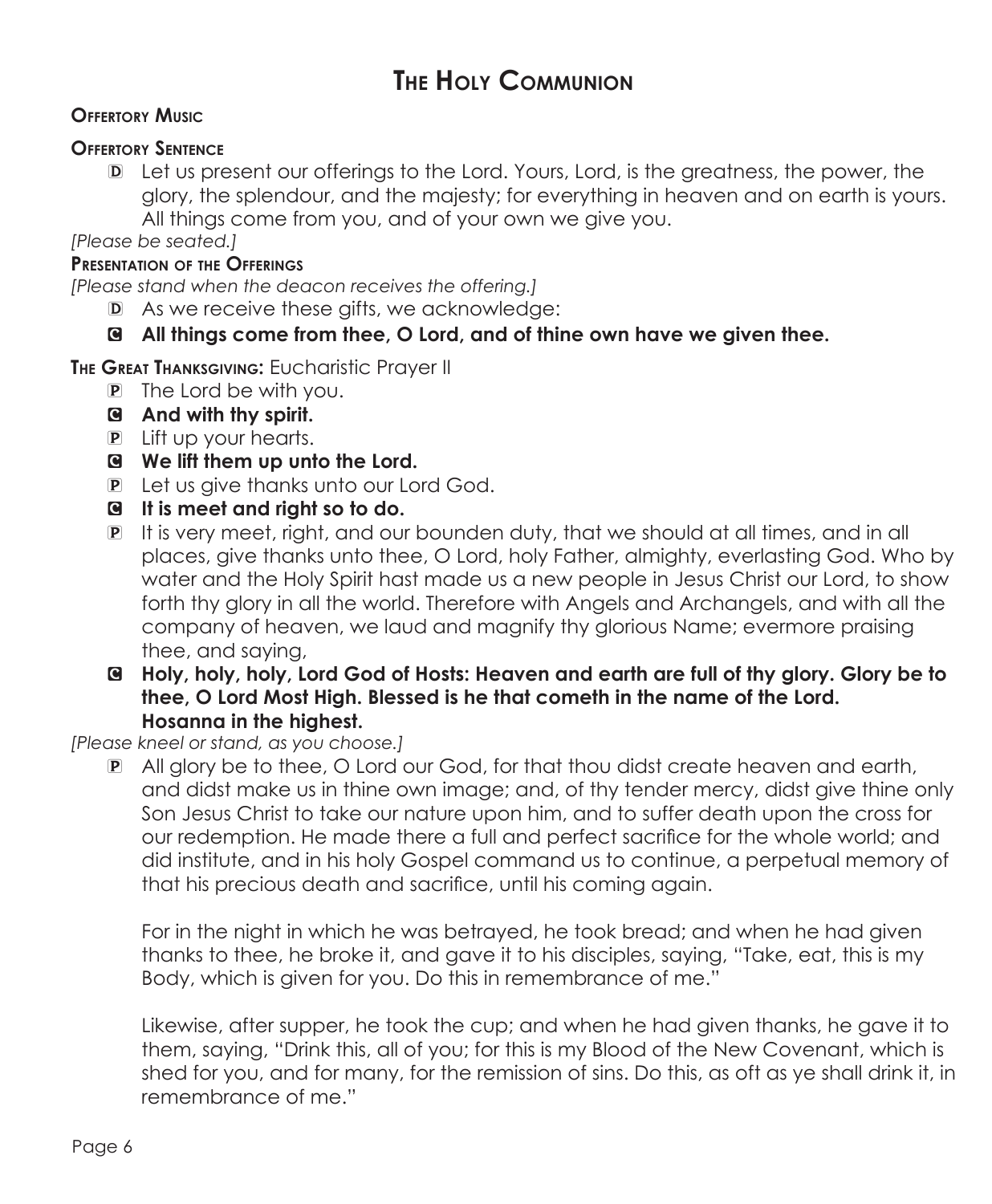- P Wherefore, O Lord and heavenly Father, we thy people do celebrate and make, with these thy holy gifts which we now offer unto thee, the memorial thy Son hath commanded us to make; having in remembrance his blessed passion and precious death, his mighty resurrection and glorious ascension; and looking for his coming again with power and great glory. And we most humbly beseech thee, O merciful Father, to hear us, and, with thy Word and Holy Spirit, to bless and sanctify these gifts of bread and wine, that they may be unto us the Body and Blood of thy dearly-beloved Son Jesus Christ.
- C **And we earnestly desire thy fatherly goodness to accept this our sacrifice of praise and thanksgiving, whereby we offer and present unto thee, O Lord, our selves, our souls and bodies. Grant, we beseech thee, that all who partake of this Holy Communion may worthily receive the most precious Body and Blood of thy Son Jesus Christ, and be filled with thy grace and heavenly benediction; and also that we and all thy whole Church may be made one body with him, that he may dwell in us, and we in him; through the same Jesus Christ our Lord;**
- P By whom, and with whom, and in whom, in the unity of the Holy Ghost all honor and glory be unto thee, O Father Almighty, world without end.
- C **AMEN.**

**The Lord's Prayer**

- P And now, as our Savior Christ hath taught us, we are bold to say,
- C **Our Father, who art in heaven, hallowed be thy Name, thy kingdom come, thy will be done, on earth as it is in heaven. Give us this day our daily bread. And forgive us our trespasses, as we forgive those who trespass against us. And lead us not into temptation, but deliver us from evil. For thine is the kingdom, and the power, and the glory, for ever and ever. Amen.**

### **Breaking of the Bread**

- P The living bread is broken for the life of the world.
- C **Lord, unite us in this sign.**

P The Gifts of God for the People of God. Take them in remembrance that Christ died for you, and feed on him in your hearts by faith, with thanksgiving.

*[You may be seated. All are welcome at the Lord's Table. Please follow the directions of the usher, who*  will let you know when it's your turn to go to the altar rail. You may stand or kneel. To receive, hold your *hands in front of you, one palm over the other. The priest will place a wafer there. You may either consume it immediately, and then sip from the cup of wine when it comes to you, or, you may wait and dip the wafer into the wine. When you are finished, please return to your seat by the side aisle.]*